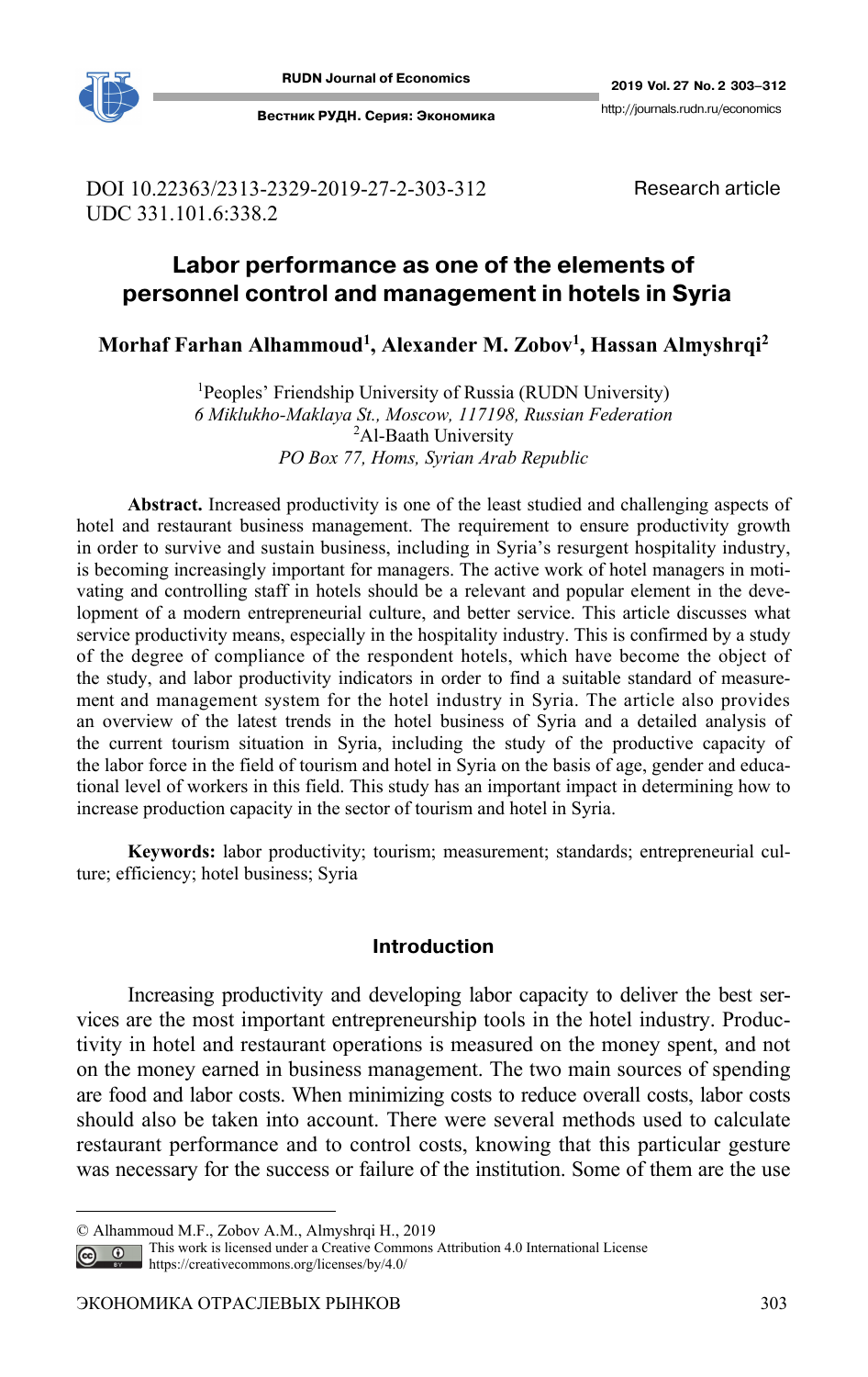of customer invoices or receipts that indicate the number of customers waiter waited per hour; daily analysis of the total working time used by each customer who is served through the payroll; measuring the remaining food each day to indicate an increase in price or an increase in serving size; taking into account the cost of food for each customer once in a while to check the profitability and accuracy of the order; and check tickets to find out how add-on sales are doing. The above methods explain only the side of the point of view of the restaurateur to measure performance; nonetheless, customer perspective is another thing. The relationship between quantity and output and the amount of input used to generate this result is called performance (Hovenga, 2010).

Performance is used as a measure of the efficiency of using resources to achieve the goal of organizations. However, the manual function does not end with the result of production, as well as the measurement of output value added management. It represents the wealth created by the production process or the provision of services. Value added measures the difference between sales and the cost of materials and services incurred to generate sales. The hospitality industry is described as the fastest growing sector with the creation of the best jobs sector. It also has a reputation for poor working conditions due to a number of factors. These factors are the low density of trade unions, work characterized by low wages and low qualifications of requirements, shifts and night work (Bondarenko, 2006.).

Thus, this study focuses on the work of various hotels in various Syrian cities and the study of problems that hinder the effectiveness of hotel work in Syria as a whole.

# **Theoretical basis for labor productivity**

A review of relevant literature provided a solid basis for these studies. The structure that was guided by the research activities in this article is based on the official theory, according to which it was developed using an established, consistent explanation of certain types of phenomena and attitudes (Dracheva et al., 2009).

A well-known Russian hotel business specialist A.D. Chudnovsky describes a model of feedback of production work of employees in the hotel business. And the mechanism for measuring their performance and, consequently, the effective work of the hotel in its different sections, this model is reflected in Figure 1.

Thus, in order to achieve high hotel performance, it is necessary to measure the production labor of workers in this sector and solve the barriers and problems that they face in their work, hence increasing their productivity to provide the best services to the clients of these enterprises.

And to understand the purpose of the study, the researcher used the System Theory, which is an interdisciplinary field of science and the study of the nature of complex systems in nature, society and science. More specifically, it is a structure with which you can analyze and/or describe any group of objects that work in concert to produce some result.

An IPO model was used in this study. The Input – Process – Output Model, also known as the IPO Model, is a functional model and conceptual diagram of a common system. These conceptual data models take a more abstract perspective by identifying the main things, of which the things you have to deal with are just examples (Chudnovsky, 2003). The model was used because it will clearly define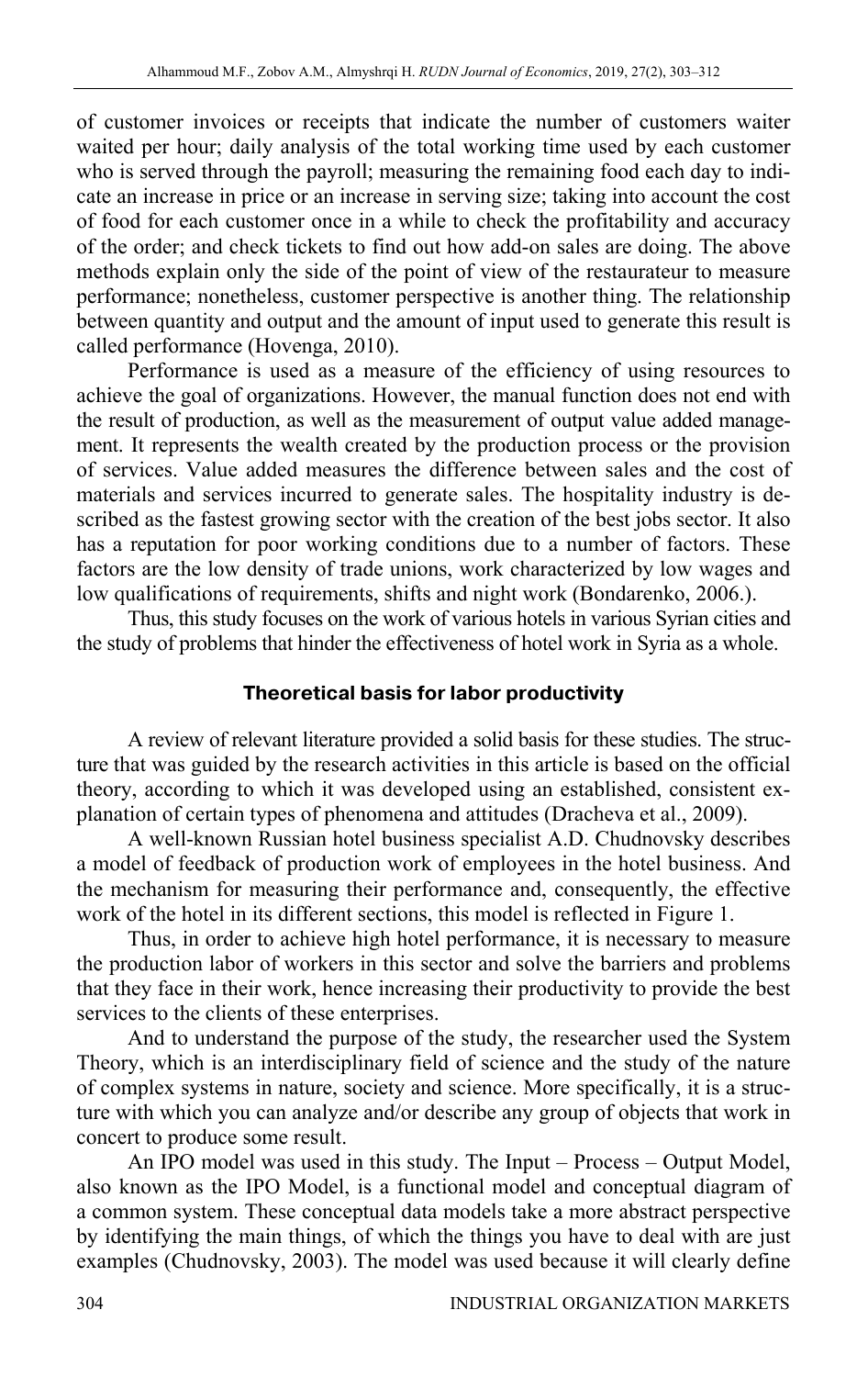the directions of the fundamental conclusions of the study. Figure 1, shows a schematic diagram of the variables used in the study. Contribution is what influences change in organizations.



**Figure 1.** Research paradigm

Source: Chudnovsky A.D. Management in tourism and hotel industry: a training manual.  $2^{nd}$  edition. Moscow: KNORUS Publ., 2006. 160 p.

In this way successful practice to identify elements that can make more discrepancies in one or another part of the model, modeling of business models, how the infrastructure is built, how far the organization will use unmanaged as input. Inputs consisted of a hotel and restaurant profile, a profile of managers, a profile of employees, best practices in a hotel, labor costs, labor, practicality of hotel performance, total number of employees, staff time, income of a hotel, material management practice, personnel management practice, and leadership management practices. Inputs were processed by comparing hotel productivity practices, proven labor efficiency, using participating hotels versus better labor productivity and indicators at Cornell University, evaluating the degree of compliance of labor practice productivity, checking significant differences, measuring labor productivity – empirical analysis identify problems and develop proposed criteria for performance framework (Saak, Yakimenko, 2012).

#### **Methods**

The researcher used a random sample, since the target respondents met certain practical criteria, such as accessibility, geographical proximity, and accessibility at a certain point in time or their desire. The method of statistical comparisons (correlation analysis) was used on the basis of systematization of actual factual material and publications on the Syrian hotel business. As sources of material were also used studies to identify factors that affect labor productivity in various hotels in Syria.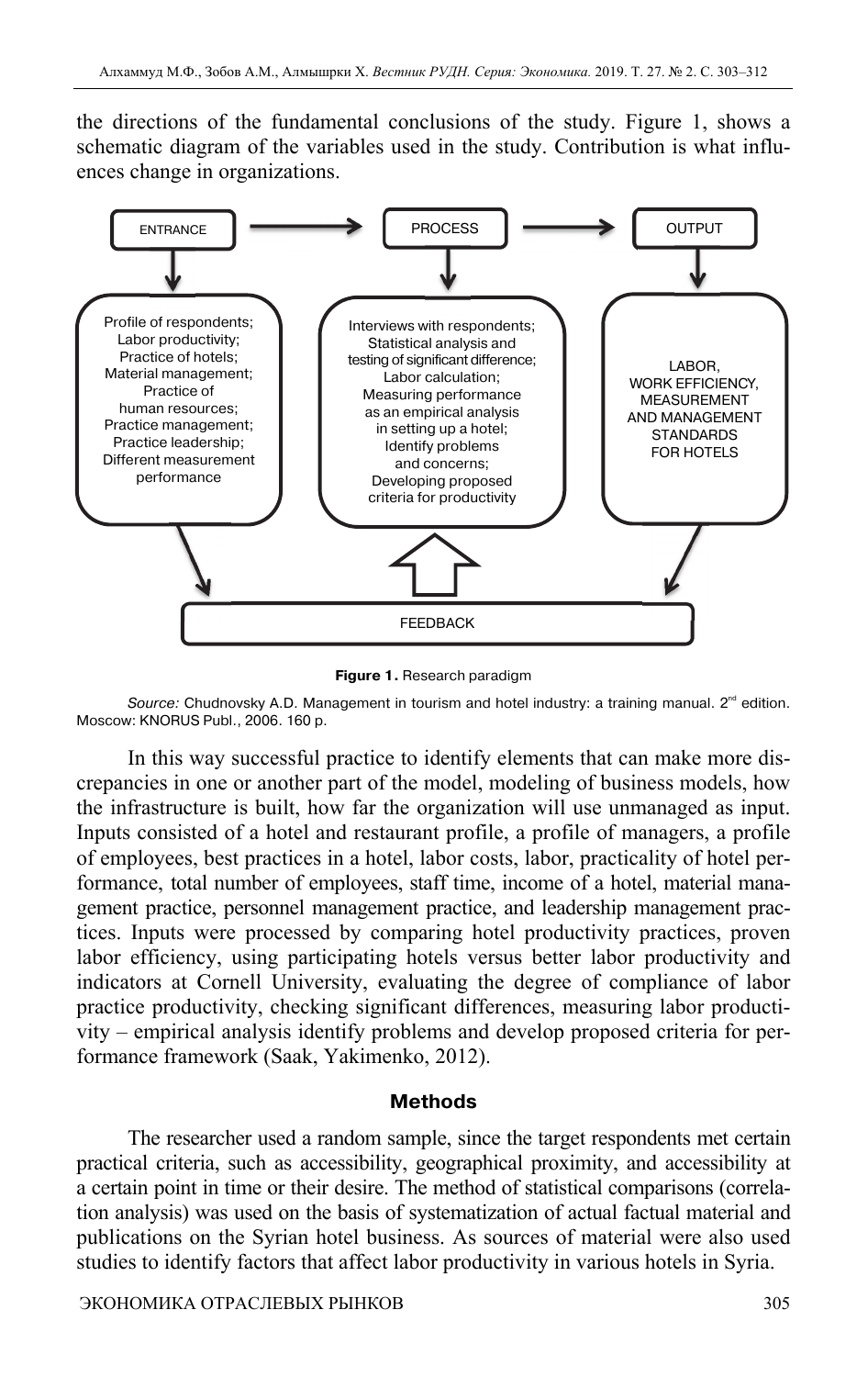#### **Results**

Syria is one of the most important tourist destinations in the Middle East and in the world, because it has all the elements of tourism, as where Syria has the oldest archaeological, tourist and religious monuments in the world, the oldest castles, streets and churches in the world – picturesque the nature of the sea and deserts, mountains and rivers, as well as an important strategic location of the Middle East – this is the point of contact between Asia and Europe and many other features. Syria has become a major event in the field of tourism and hotel business, especially between 2007–2010. The number of tourists arriving in Syria reached about 8.5 million tourists in 2010, which is equivalent to 40% of the population of Syria. However, the period between (2011–2018) was a significant decline in the contribution of the tourism sector to gross domestic product (GDP) and employment due to the ongoing war in Syria.

The period of the war greatly influenced the number of tourists coming to Syria, especially in 2011–2016, where there was the most declines in the number of tourists (Figure 2).



**Figure 2.** The forecast number of tourists coming to Syria between 2009–2019 (million tourists)

Source: Compiled by the authors on the basis of: Forecast of the number of tourists coming to Syria between 2009–2019 (million tourists). URL: https://en.wikipedia.org/wiki/Tourism\_in\_Syria#cite\_note-12; https://riafan.ru/1121116-siriya-sar-nadeetsya-uvelichit-chislo-turistov-do-dvukh-millionov-v-2019-godu; https://muraselo0n.com/ (accessed: 09.12.2018).

Based on the above statistics, we can conclude that the sector of tourism and hotel business has suffered greatly, especially in the period 2011–2016, and since 2017, it began to be caught gradually and it is expected that in 2019 there will be 2 million tourists, and – this number is coherent with improved security and political and economic situations. There are a huge number of hotels in different cities of Syria, and they have done research at 41 hotels<sup>1</sup>.

The development of tourism and hotel sector in Syria in the coming period depends greatly on improving the quality of services provided. Therefore, analyz-

<sup>&</sup>lt;u>1</u> <sup>1</sup> Hotel Syria. URL: https://www.tripadvisor.com/Hotels-g294010-Syria-Hotels.html (accessed: 12.01.2019).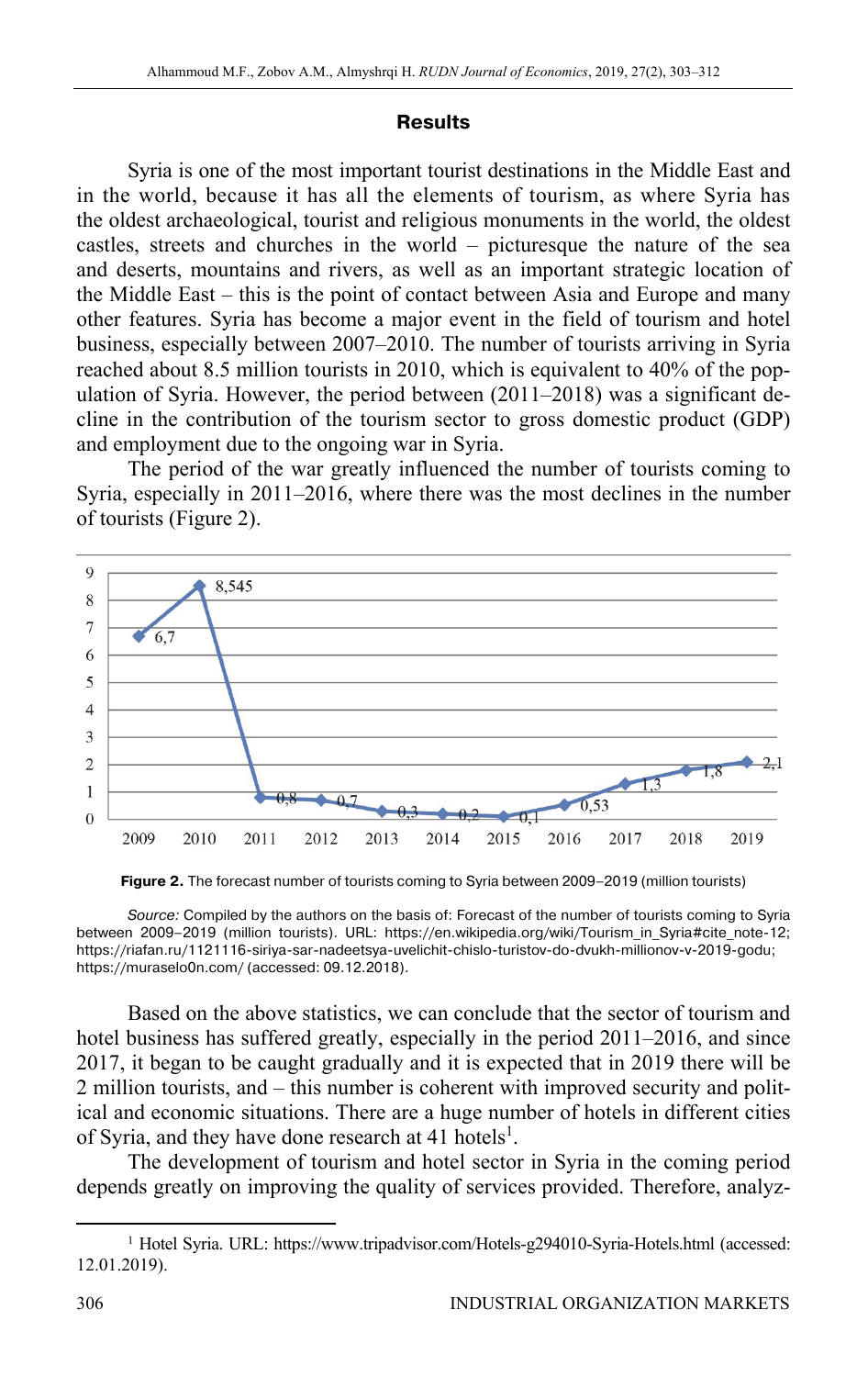ing how the development of the currency is considered one of the most important current trends for the advancement of tourism and hotel sector in Syria. Among the respondents are employees and managers of participating hotels. These are 100 employees and managers in 9 hotels with a restaurant in Homs. They were selected as participants in the study thanks to their knowledge of the practice of labor productivity, and they were directly involved in the work of the hotel. The distribution of participants is shown in Table. All participants were from 9 hotels (in different Syrian cities). All questionnaires were received by the researcher and accepted as valid. Most participants come from Hotel 1, which is 15%, and the smallest number of participants from the hotel  $9 - 4\%$ . The table shows that most of the position in hotel operations was considered due to the complexity of the operation. Hotel services provide the highest level of service quality, so the workforce must have the necessary skills and knowledge to perform tasks<sup>2</sup>.

This method was used to assess labor productivity in various hotels and departments in Syria. In Table is shown a righteous analysis of hotels in different Syrian cities and different departments and the number of employees who participated in this study.

| <b>Distribution of participants</b> |            |                                         |               |         |
|-------------------------------------|------------|-----------------------------------------|---------------|---------|
| <b>Hotels</b>                       | Management | <b>Various sections</b><br>of the hotel | <b>Amount</b> | Percent |
| Hotel 1                             | 5          | 10                                      | 15            | 15      |
| Hotel 2                             | 4          | 9                                       | 13            | 13      |
| Hotel 3                             | 3          | 9                                       | 12            | 12      |
| Hotel 4                             | 6          |                                         | 13            | 13      |
| Hotel 5                             | 5          | 5                                       | 10            | 10      |
| Hotel 6                             | 6          | 7                                       | 13            | 13      |
| Hotel 7                             | 3          |                                         | 10            | 10      |
| Hotel 8                             | 6          | 5                                       | 11            | 11      |
| Hotel 9                             | 2          | 2                                       | 4             | 4       |
| Total participants                  | 41         | 59                                      | 100           | 100     |

Source: compiled by the authors.

Thus, this division for participants in different Syrian hotels helps us to understand in which department of staff work efficiency and adequate in different hotels and to identify shortcomings in hotels and increase the efficiency and effectiveness of hotels in various Syrian cities.

Figure 3 shows that 64% of respondents are between the ages of 20 and 28 years old, 24% of respondents are in the range of 31 to 39 years old, and 6% of respondents are between 18 and 19 years old. Many of the respondents have just graduated from college and are at the elementary level. Basically, the trend of college graduates is to seek employment immediately after graduation and live for at least three years as an investment in their career growth.

Table

 <sup>2</sup> <sup>2</sup> Hotel business – hospitality industry. URL: http://www.new-hotel.ru/site/bild/classification/ world-systems/ (accessed: 21.12.2018).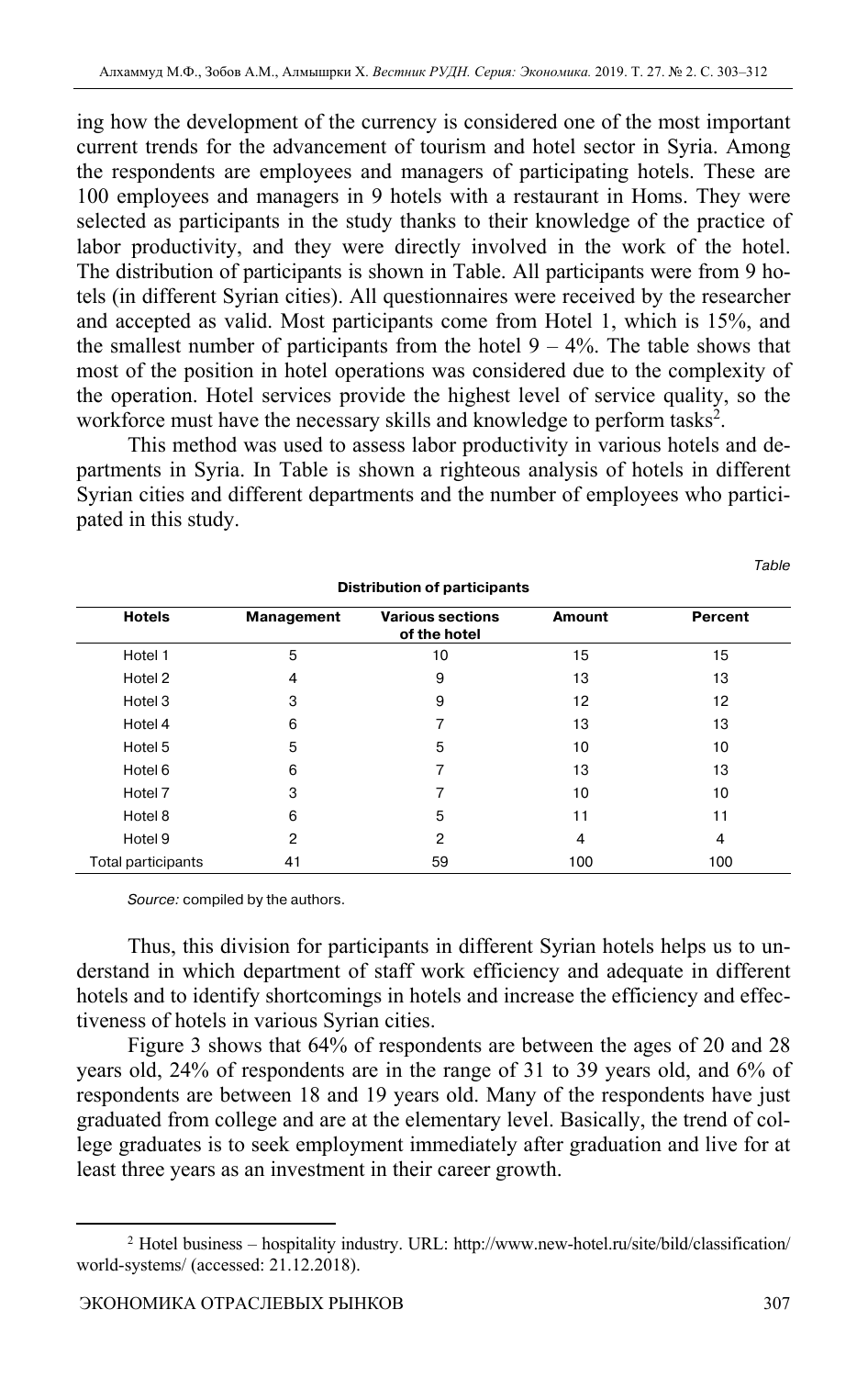

**Figure 3.** Age of respondents

Source: Compiled by the authors.

Thus, we can conclude that the majority of workers in the hotel business in Syria and the age of between 20–28 years. But, unfortunately, during the war, the hotel sector lost most of this age group, some of which left and some were forced to work in other sectors. Therefore, it is necessary to work to improve the security and economic situation and, thus, to achieve stability and prosperity in the hotel sector in particular and the economy in general in Syria.

Figure 4 shows that 47% of respondents are women, and 53% of them are men. The figure shows evidence that the hospitality industry requires an attractive personality to attract guests. This may be one of the main factors that lead to gender segregation in access to economic opportunities among entrepreneurs and employees: gender differences in time (mainly due to differences in care responsibilities), gender differences in access to production costs<sup>3</sup>.



**Figure 4.** Gender of respondents

Source: Compiled by the authors.

 <sup>3</sup> World Tourism Organization (UNWTO) report. 2016. P. 13. URL: http://www2.unwto.org/ sites/all/files/pdf/annual\_report\_2016\_web\_0.pdf (accessed: 12.10.2018).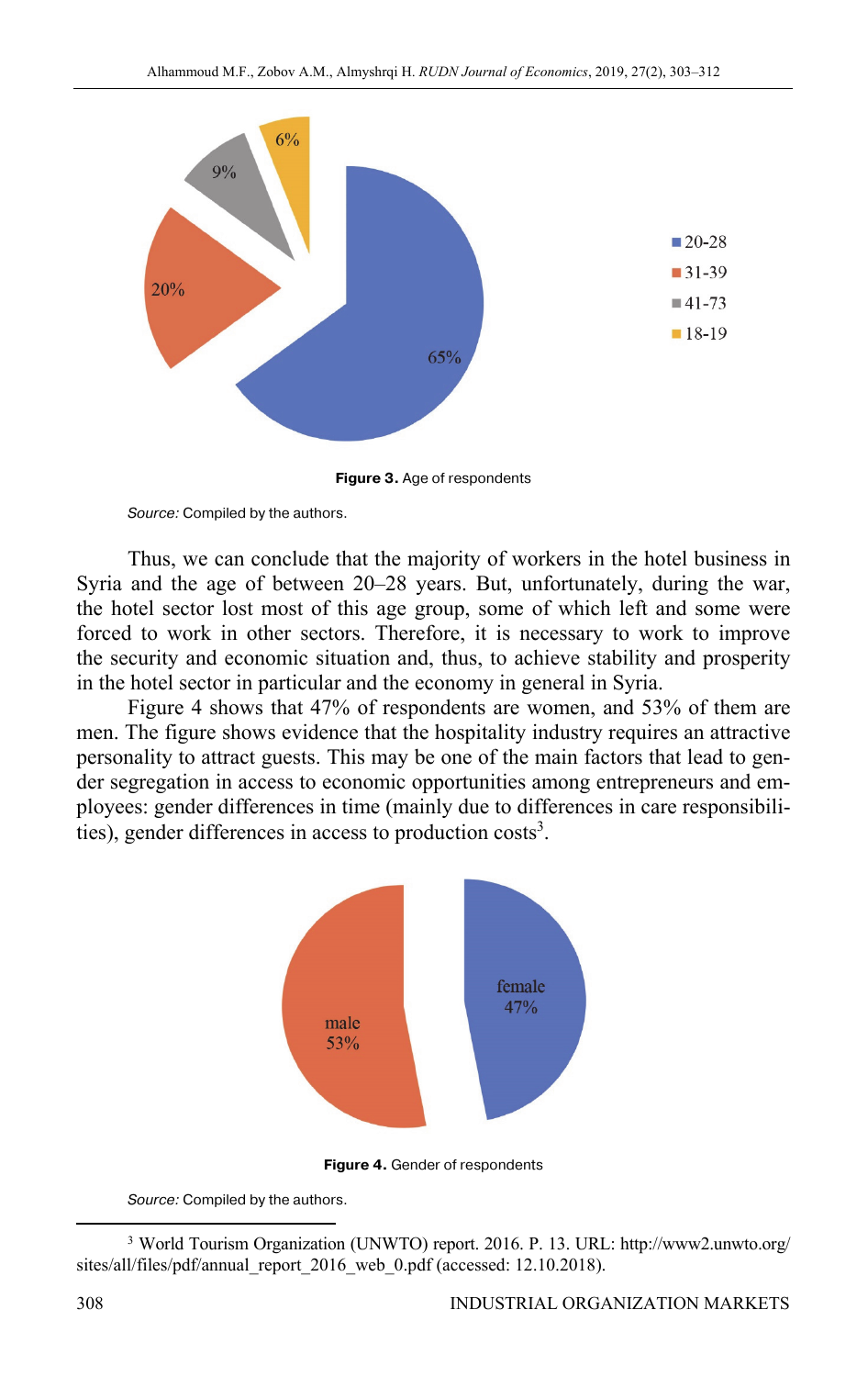In the article *Women in the Hotel Business* (Brownell, Walsh, 2008) it was mentioned that in hospitality organizations women – whether consumers, employees or managers – face gender-related di-lemmas that are particularly difficult and acute. Experts in the tourism and hospitality industry emphasized that the individual has a high weight during the screening process, although, of course, when candidates are hired, they always have an amazing and pleasant personality, where mostly attractive and intelligent women are on the front line (Harrison, 2003).

The hospitality industry believes that employees at the front help in branding a business. Therefore, it is very important to understand how best to motivate employees, as well as develop processes and strategies to ensure the basic delivery of outstanding service and the creation of an impressive brand. Figure 5 shows that 69% of respondents are undergraduate graduates, 26% have completed vocational training courses related to the hotel and restaurant management program, and 5% of respondents are high school graduates.



**Figure 5.** Achievements in education

Source: World Tourism Organization (UNWTO) report. 2016. P. 13. URL: http://www2.unwto.org/ sites/all/files/pdf/annual\_report\_2016\_web\_0.pdf (accessed: 12.10.2018).

Thus, a study conducted in which an attempt was made to apply methods for assessing labor productivity in hotels in Syria showed that many factors, such as age of employees, their gender and level of education and culture, affect the productivity of hotel companies' employees, therefore it is necessary to work on developping these aspects especially after the end of the war, which led to a significant reduction in the labor force in the hotel sector in Syria. Therefore, it is necessary to develop a strategic plan for the development of the hotel sector as a whole and to improve working conditions (for example, increasing the salaries of employees and advanced training courses that contribute to the development of the hotel sector as a whole.

The results of the study were as follows:

1) hotel profiles vary from the implementation of the practice of productivity, despite the fact that, being in the same category of hotel, that is, in a standard hotel;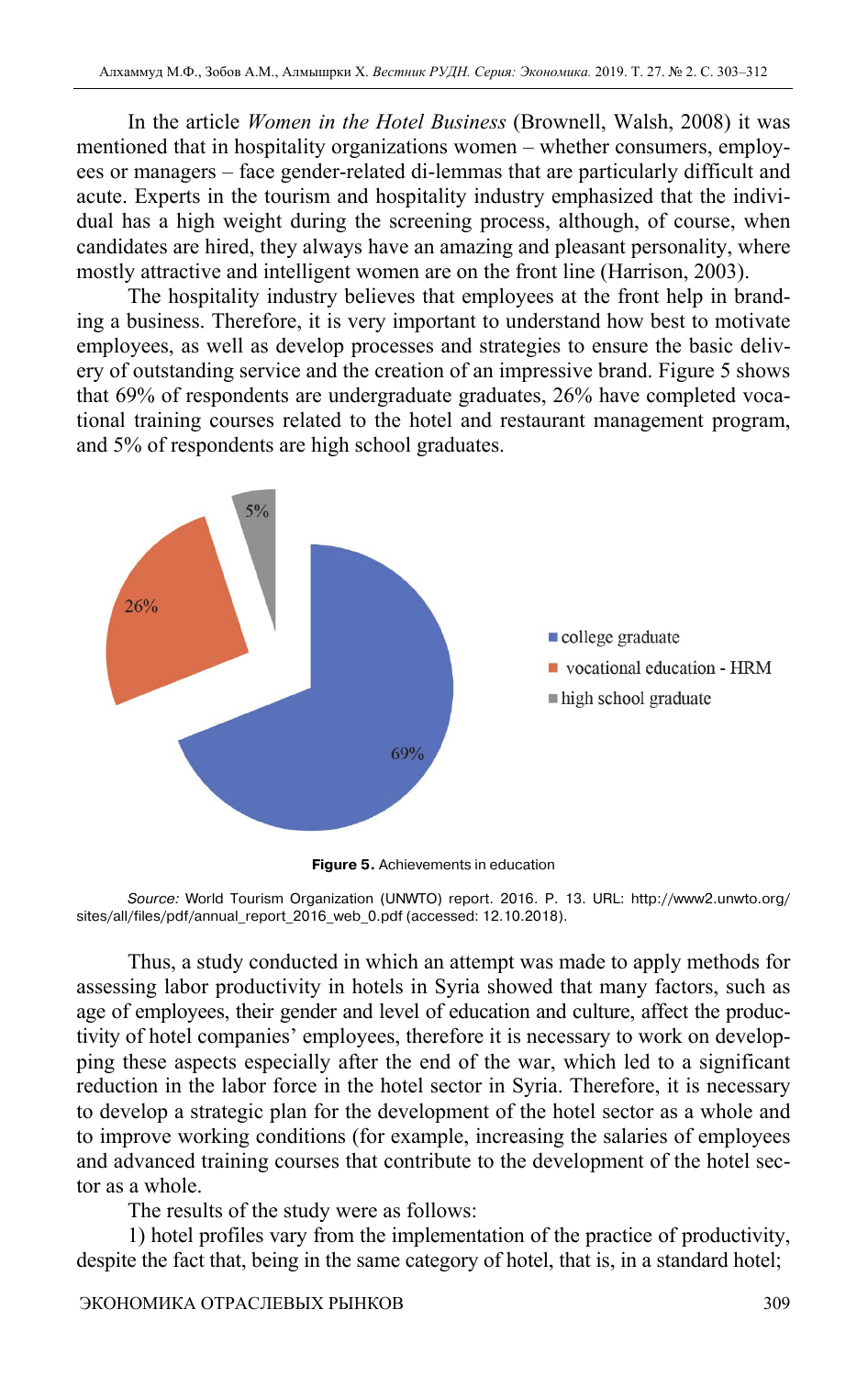2) taking into account the indicators of the practice of increasing labor productivity in the three areas of the material, the aspects of personnel management and management, all participating hotels observed such indicators. The most observable indicators: inventory, use of the corresponding set and to show leadership on an example;

3) the results of testing hypotheses show that there is no significant difference between the ratings of participants on the degree of compliance with the practice of labor productivity. Thus, the hypothesis is accepted questions, and the problems of the participating hotels in the practice of measuring labor productivity consist of technological progress, lack of career growth and productivity, and labor costs;

4) developing the ability of the workforce to provide the best available services is one of the most important tools for the success of the hotel industry in general, so it is necessary to provide new services and unique ways to encourage and attract tourists to visit Syria, one of the best tourist countries in the world, and opened the way for the development of tourism research and labor in the future in Syria.

## **Conclusion**

Based on the results of this study, the following conclusions were made.

1. It is concluded that the measurement of labor productivity in hotel indicators and it is important to monitor the performance of human resources, and sent to become standards, although there are others that are weak and should be even more.

2. Statistics have concluded that the group of respondents has a similar understanding of the extent of the practice of measuring productivity.

3. It is largely explained that success in the hotel business will not only rely on the number of employees, but will depend on the efficiency of each of them. Moreover, profitability ratios in proportion to each other depending on labor productivity mean that the more the hotel increases the number of its employees, the greater the cost of labor and the lower the productivity that an employee can produce.

4. In addition, despite the fact that hotel respondents practice indicators, managers and staff still face problems and challenges, such as technological advancement, lack of career paths and retention programs, lack of awareness of the impact of productivity practices and their cost and lack of bankruptcy recovery plans or dilapidated financial health. Therefore, it is necessary to formulate an individual productivity measurement and hotel management standards to help hotel owners increase their productivity while effectively addressing the company's objectives.

#### **References**

Brownell J., Walsh K. (2008) *Women in hospitality. The SAGE handbook of hospitality management* (pp. 107–128)*.* Thousand Oaks, CA, Sage Publications Ltd.

- Chudnovsky A.D. (2003). *Turizm i gostinichnyy menedzhment* [*Tourism and Hotel Management*]*.* Moscow, Tandem Publ. 447 p. (In Russ.)
- Chudnovsky A.D. (2006). *Menedzhment v turizme i gostinichnom khozyaystve* [*Management in tourism and hotel industry: a training manual*]. 2<sup>nd</sup> edition. Moscow, KNORUS Publ. 160 p. (In Russ.)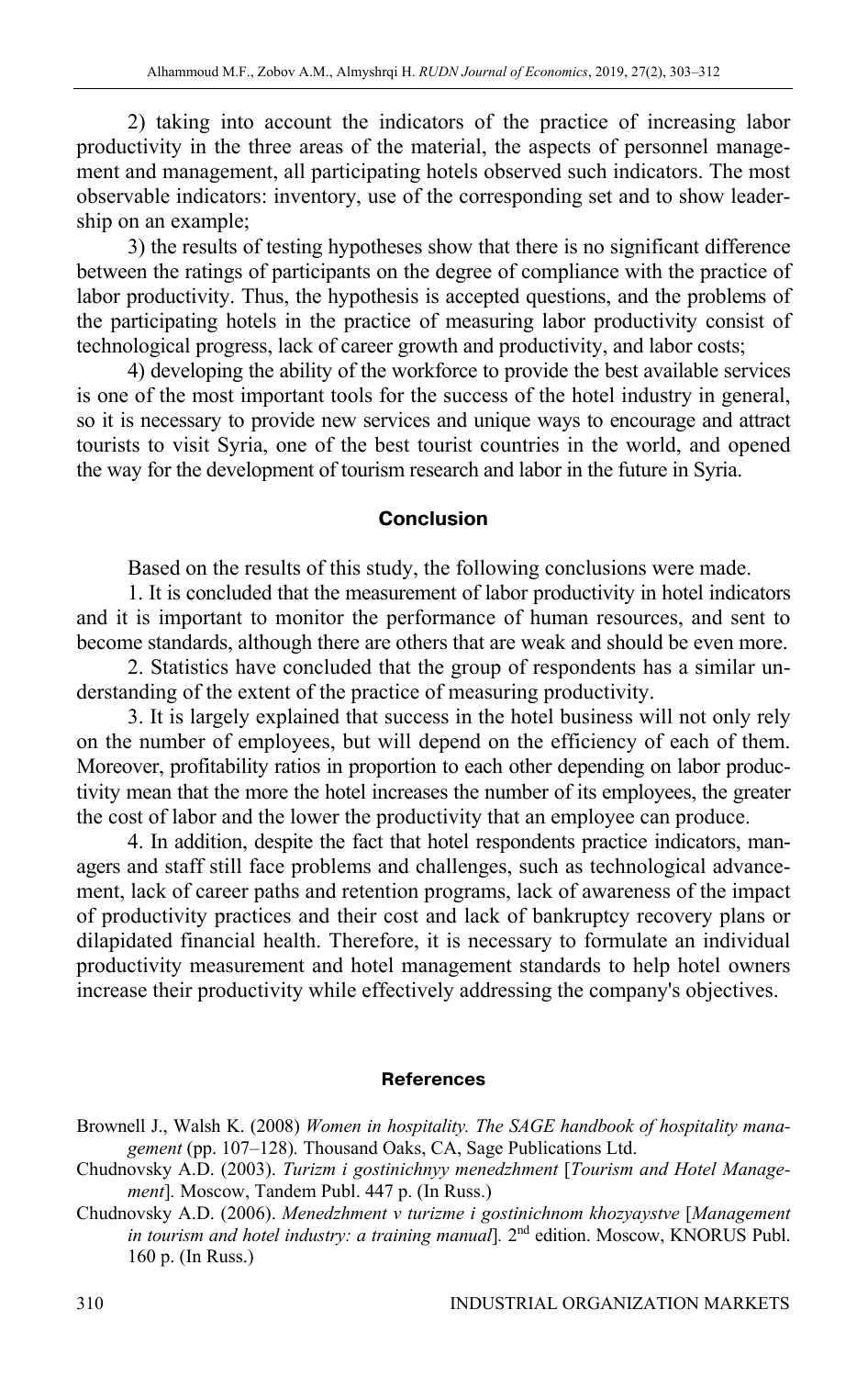- Dracheva E.L., Zabaev Yu.V., Ismaev D.K. et al. (2013). *Ekonomika i organizatsiya turizma: mezhdunarodnyi turizm* [*Economics and organization of tourism: international tourism*]. Moscow, KNORUS Publ. 576 p. (In Russ.)
- Harrison J. (2003). Strategic analysis of the hospitality industry. *Cornell Hotel and Restaurant Administration Quarterly, 44*(2), 139–152.
- Hovenga E. (2010). Health care services, information systems & sustainability. *Studies in Health Technology and Informatics, 151*, 16–29.
- Saak A.E., Yakimenko M.V. (2012). *Menedzhment v industrii gostepriimstva (gostinitsy i restorany): uchebnik* [*Management in the hospitality industry (hotels and restaurants): textbook*]. Moscow. 432 p. (In Russ.)
- Simpao K.J. (2018). Labour Productivity Measurement and Control Standards for Hotel. *Journal of Service Science Research, 10*(1), 25–76.

#### **Article history:**

Received: 01 April 2019 Revised: 30 April 2019 Accepted: 29 May 2019

#### **For citation:**

Alhammoud M.F., Zobov A.M., Almyshrqi H. (2019). Labor performance as one of the elements of personnel control and management in hotels in Syria. *RUDN Journal of Economics, 27*(2), 303–312. http://dx.doi.org/10.22363/2313-2329-2019-27-2-303-312

#### **Bio notes:**

*Morhaf Farhan Alhammoud* – postgraduate student, Department of Marketing, Peoples' Friendship University of Russia (RUDN University). E-mail: alkhammud@mail.ru *Alexander M. Zobov* – Cand. Sc. (Econ.), Head Department of Marketing, Peoples' Friendship University of Russia (RUDN University). E-mail: a\_zobov@mail.ru *Hassan Almyshrqi* – Dr. of Econ., Dean of the Faculty of Tourism, Al-Baath University. E-mail: hassan1@hotmail.com

Научная статья

# **Производительность труда как один из элементов контроля кадров и управления в отелях Сирии**

## **М.Ф. Алхаммуд 1, A.M. Зобов1 , Х. Алмышрки2**

1 Российский университет дружбы народов *Российская Федерация,117198, Москва, ул. Миклухо-Маклая, 6*  2 Университет Аль-Баас *Сирийская Арабская Республика, Хомс, а/я 77* 

Повышение производительности труда – один из самых малоизученных и сложных аспектов управления гостиницами и ресторанным бизнесом. Требование обеспечить рост производительности труда с целью выживания и поддержания бизнеса, в том числе в возрождающемся гостиничном бизнесе Сирии, становится все более важным для менеджеров. Активная деятельность гостиничных менеджеров по мотивации и контролю персонала в отелях должна быть актуальным и востребованным элементом развития